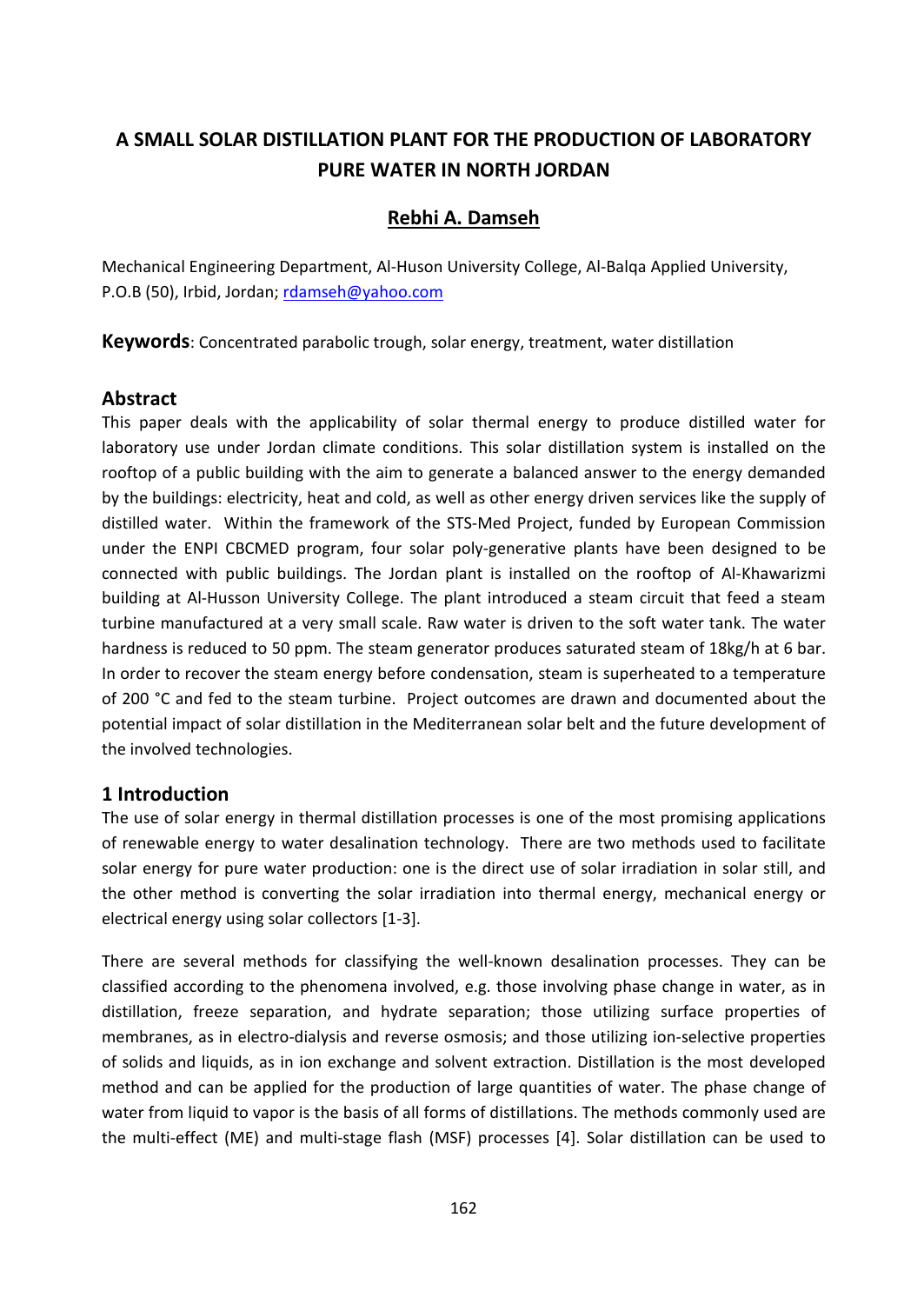produce distilled water for industrial and laboratory applications and also for small communities at an average water consumption of 0.4  $m^3$  /day per person [5].

In Jordan, two main sources are available to be desalinated: the Red Sea and the brackish groundwater in some basins, where preliminary studies show that by the year 2010 more than 20 MCM/yr could be developed in the Central Jordan Valley. This figure may reach 70 MCM/yr by the year 2040 [4, 6]. According to water quality analyses conducted by JICA on brackish water in the Jordan Valley, the TDS concentrations were in the range of 5,000—10,000 mg/L [7].

#### *Solar desalination*

In order to deliver high temperatures with good efficiency, a high performance solar collector is required. A solar collector field is connected to a conventional steam generator in indirect solar systems. The solar field could drive the generator by heating the water and generating steam. This steam might be generated (1) at the solar collector (direct steam generation, DSG), in which a twophase flow is allowed in the collector receiver (2) at an unfired boiler, driven by an intermediate heat transfer fluid, which is heated in solar collectors or (3) at a flash vessel, where pressurized water flashes after it is heated in the solar collectors [8].

#### *Parabolic trough collectors (PTCs)*

PTCs are the most mature solar technology to generate heat at temperatures up to 400 °C for solar thermal electricity generation or process heat applications. PTCs can effectively produce heat at temperatures between 50 and 400 °C. PTCs are made by bending a sheet of reflective material into a parabolic shape. A tracking mechanism must be reliable and able to follow the sun with a certain degree of accuracy. Various forms of tracking mechanisms, varying from complex to very simple, have been proposed. It is sufficient to use a single axis tracking of the sun, and thus long collector modules are produced. The collector can be oriented in an east–west direction, tracking the sun from north to south, or oriented in a north–south direction, tracking the sun from east to west [9]. The receiver of a parabolic trough is linear. Usually, a tube is placed along the focal line to form an external surface receiver. The size of the tube and therefore the concentration ratio is determined by the size of the reflected sun image and the manufacturing tolerances of the trough. The surface of the receiver is typically plated with selective coating that has a high absorption rate for solar irradiation but a low emittance for thermal radiation loss. A glass cover tube is usually placed around the receiver tube in order to reduce the convective heat loss from the receiver.

#### **2 Plant description**

The plant, as shown in Figure 1, is simply a parabolic trough solar system for multi applications. The plant for this limited capacity can be used for water distillation, space heating, cooling, and power generation. The solar thermal system loop consists mainly of the concentrated solar collector of type linear parabolic trough Soltigua Concentrating Solutions. The collector model is PTMx-36 model (net collecting area = 164 m<sup>2</sup>) of total nominal capacity of 100 kWth. The Heat Transfer Fluid is thermal oil Seriola Eta by Total. The nominal temperature of the oil at receiver inlet is 200 ˚C and at receiver outlet 240 ˚C. The concentrated solar irradiation heats the heat transfer oil to a temperature of 240 ˚C. The heated oil is stored in a break tank to provide a stabilized operation for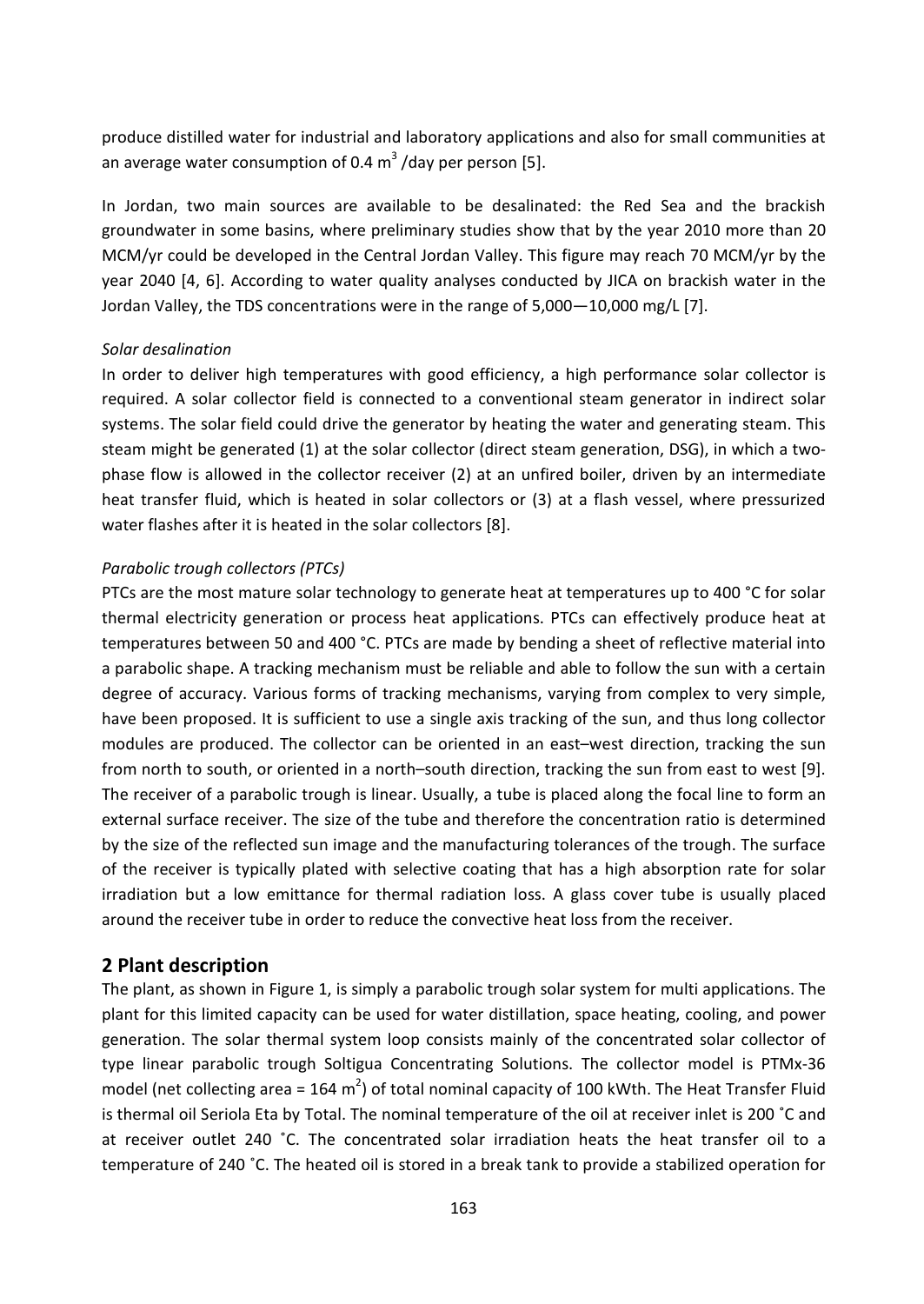the heat consuming equipment. Part of the hot thermal oil is extracted to generate superheated steam at 200 ˚C and 6 bar through a locally made steam generator. The generated steam is fed to a small steam turbine of 1.2 kW nominal power output. The condensate of the steam leaving the turbine is used as distillate at a rate of 18 kg/h. The cost of subsystems is evaluated and analyzed. Table 1 shows the summary of the cost based on subsystems/components classified according to the nature of the energy outputs from the system.



Figure 1: Schematic Diagram of the Plant

#### *Distillation and steam generation circuit*

All plant components are operated automatically Automatic Mode except for the steam turbogenerator set, which should be operated manually. As in Figure 1 shown, HOP-2 circulates the hot oil between TOT-1 and STG-1 & SH-1. Saturated steam at 6 bar is generated in STG-1 and superheated in SH-1 up to 200 °C. RWP-1 will deliver raw water from existing roof tanks through SOF-1 to the soft water tank. The water hardness is reduced to 50 ppm in this process in order to protect the steam generator against scaling. The water is fed into the steam generator via STGP-1.The Turbo-Generator Circuit is operated manually and for demonstration only, as the system is not connected to the university network. The super heated steam is fed to steam turbine, which rotates at maximum speed of 30,000 RPM. The steam exits the turbine and is condensed in the condenser, which is cooled by water circulated between the condenser and DC-1 via CWP-1. The condensed steam is then transferred through the vacuum pump to the distilled water tank, where it is collected and used by the laboratories. The turbo-generator set generates DC electric power. The DC is converted to AC power in the inverter which is connected to the load.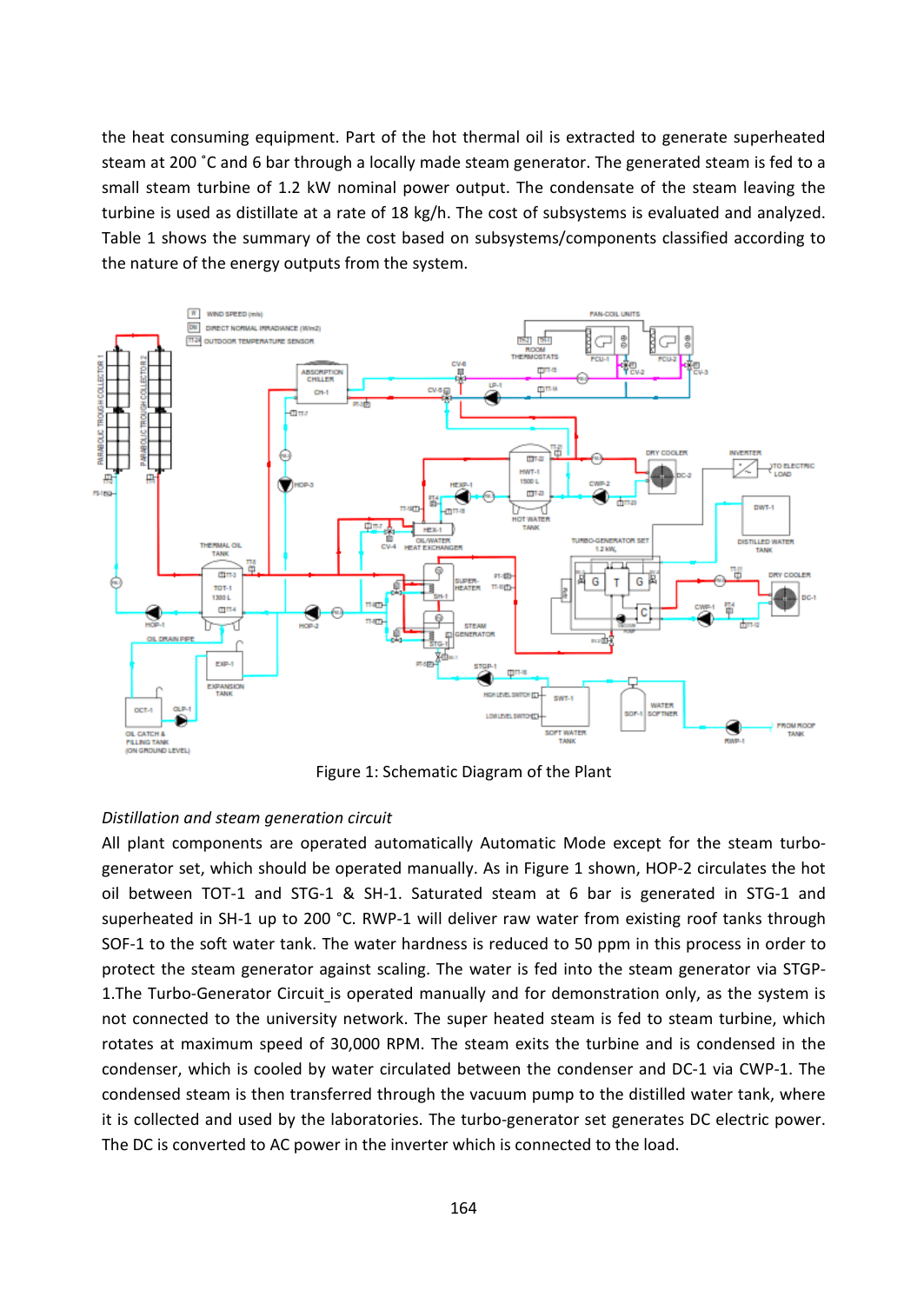| <b>No</b>      | Item                    | <b>Type</b>                      | Ref.         | Capacity                             | Qty            | Function                                                                                                                           |
|----------------|-------------------------|----------------------------------|--------------|--------------------------------------|----------------|------------------------------------------------------------------------------------------------------------------------------------|
| $\mathbf{1}$   | solar collector         | Parabolic trough                 | PTC-1        | 85 kWth                              | $\overline{2}$ | heat source for the plant                                                                                                          |
| $\overline{2}$ | chiller                 | air-cooled<br>absorption         | CHLR-1       | 17.1 kWco                            | $\mathbf{1}$   | generating chilled water<br>for space cooling                                                                                      |
| 3              | turbo-<br>generator set | steam driven                     | $ST-1$       | 1.2 kWe                              | $\mathbf{1}$   | electricity generation                                                                                                             |
| 4              | steam<br>generator      | shell and tube<br>heat exchanger | $STG-1$      | 18 kg/h,<br>6 bar                    | $\mathbf 1$    | saturated steam generation                                                                                                         |
| 5              | steam super<br>heater   | shell and tube<br>heat exchanger | $SH-1$       | 18 kg/h,<br>6 bar, 200 °C            | $\mathbf 1$    | super-heating the saturated<br>steam to drive steam turbine                                                                        |
| 6              | fan-coil unit           | 2-pipe FCU                       | $FCU-1$      | 8.55 kW,<br>total 5.8 kW<br>sensible | $\overline{2}$ | space cooling and heating                                                                                                          |
| 7              | dry cooler              | horizontal                       | $DC-1$       | 12 kW                                | $\mathbf 1$    | cooling the water exiting the<br>steam condenser of turbine                                                                        |
| 8              | dry cooler              | horizontal                       | $DC-2$       | 43.4 kW                              | $\mathbf{1}$   | dissipating excess heat in hot<br>water tank(HWT-1)                                                                                |
| 9              | thermal oil<br>pump     | inline                           | HOP-1        | 1.32 $L/s$ ,<br>27.9 m               | $\mathbf 1$    | circulating HTF between<br>collectors and oil tank(TOT-1)                                                                          |
| 10             | thermal oil<br>pump     | inline                           | HOP-2        | 1.32 $L/s$ ,<br>27.9m                | $\mathbf{1}$   | circulating HTF between coil<br>tank (TOT-1) and steam<br>generator (STG-1), super<br>heater (SH-1), and heat<br>exchanger (HEX-1) |
| 11             | thermal oil<br>pump     | inline                           | HOP-3        | $0.76$ L/s,<br>7.2m                  | $\mathbf{1}$   | circulating HTF between coil<br>tank (TOT-1)<br>and the chiller(CHLR-1)                                                            |
| 12             | water pump              | inline                           | $LP-1$       | $0.75 L/s$ ,<br>10.9 m               | $\mathbf{1}$   | circulating HTF between chiller<br>CHLR-1, HWT-1 and FCU-1                                                                         |
| 13             | water pump              | inline                           | HEXP-1       | 0.3 L/s,<br>3.5 <sub>m</sub>         | $\mathbf{1}$   | circulating HTF between HEX-1<br>and HWT-1                                                                                         |
| 14             | water pump              | inline                           | CWP-1        | 0.29 L/s,<br>4.8 m                   | $\mathbf 1$    | circulating HTF between DC-2<br>and HWT-1                                                                                          |
| 15             | water pump              | inline                           | CWP-2        | 0.53 L/s,<br>7.2 m                   | $\mathbf{1}$   | feed pump for steam<br>generator                                                                                                   |
| 16             | water pump              | vertical<br>multistage           | STGP-1       | 0.2 L/s,<br>65.4m                    | $\mathbf{1}$   | boosting raw water pump<br>into the softener                                                                                       |
| 17             | water pump              | vertical<br>multistage           | RWP-1        | 0.4 L/s,<br>30.6 m                   | $\mathbf{1}$   | boosting raw water pump<br>into the softener                                                                                       |
| 18             | hot water tank          | cylindrical, steel               | HWT-1        | 1500L                                | $\mathbf 1$    | hot water storage                                                                                                                  |
| 19             | thermal oil<br>tank     | cylindrical, steel               | <b>TOT-1</b> | 1300L                                | $\mathbf 1$    | thermal oil storage                                                                                                                |
| 20             | distilled water<br>tank | cylindrical, plastic             | DWT-1        | 400L                                 | 1              | distilled water collection                                                                                                         |
| 21             | soft water tank         | cylindrical, plastic             | SWT-1        | 400L                                 | $\mathbf{1}$   | soft water storage                                                                                                                 |

Table 1: The selected plant components and capacity

 $\overline{\phantom{a}}$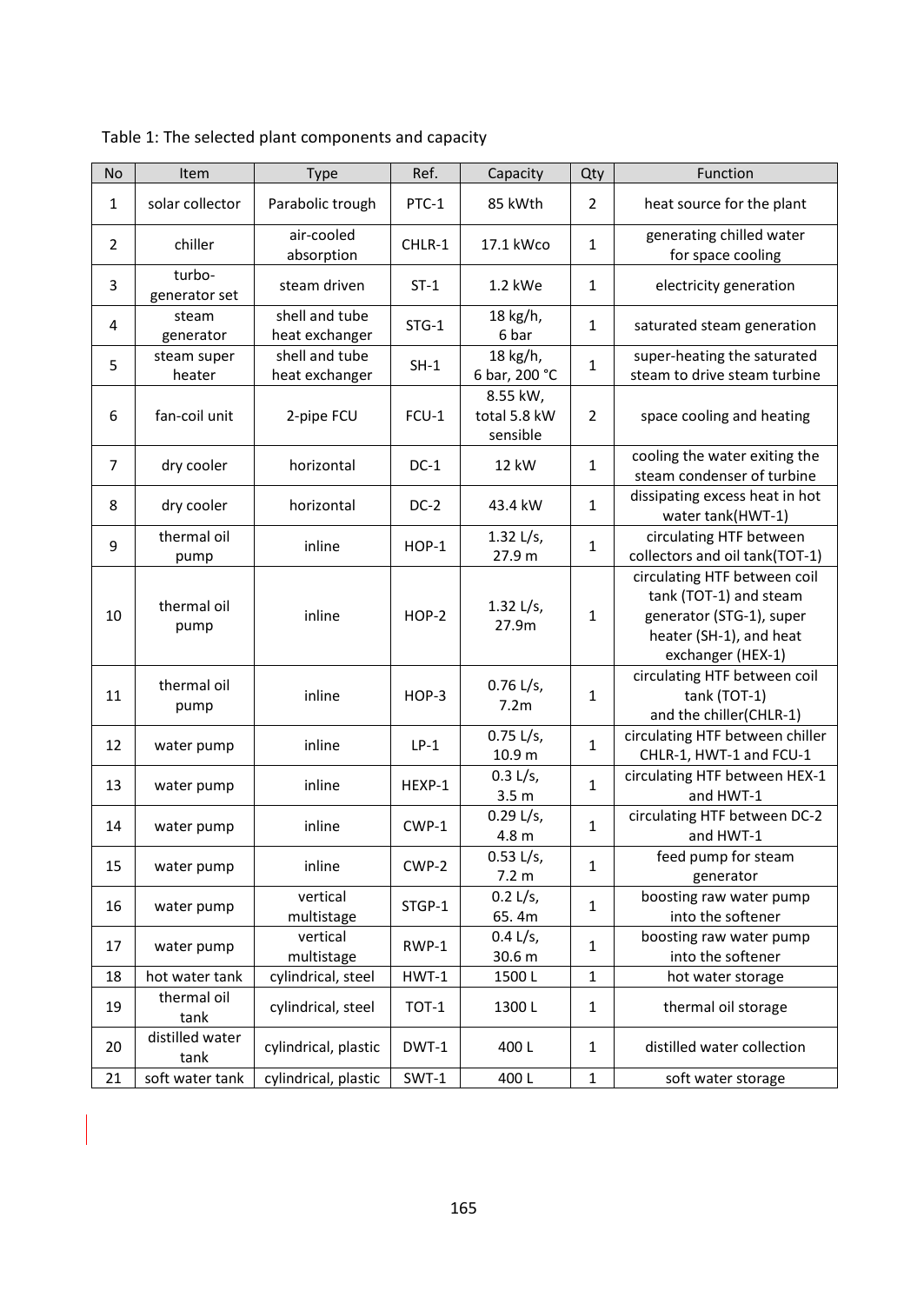# **3 Operation and Results**

The plant components after installation are shown in Figure 2 (photo images at the end of this paper). The distillation cycle is operated manually and for demonstration only as the system is not connected to the university network. The plant is tested for the capacity of thermal production. Figure 3 and 4 show the operating conditions and outputs.



Figure 3: Solar Field Input & Output Power (14-Oct-2016)

The measured amount of produced distilled water is found to be 16.5 kg/h in average. The total amount for 8 h is 132 L/d. The total plant capacity is 100 kW thermal. In order to use this total capacity for producing distilled water, two operating pressures are used to estimate the amount of produced distilled water. Below is the theoretical thermal calculation for

*1 bar absolute operating pressure and 25 °C inlet water temperature:*

$$
Q = m [Cp (t2 - t1) + hfg]
$$
 (1)

Where are, *Q* the total plant capacity [kW], *m* the amount of distilled water [kg/s], *Cp* the water specific heat [kJ/kg.K]; *t2* the saturation temperature of steam at working pressure [<sup>o</sup>C], *t1* the inlet water temperature [*°C*], and *hfg* the evaporation enthalpy of steam at working pressure [kJ/kg]. For 8 working hours, the total amount of produced distilled water is 1,120.6 L /d. Using the equation (1) for 1 bar and for 8 working hours, the total amount of producing distilled water is calculated to 1,088.8 L/d.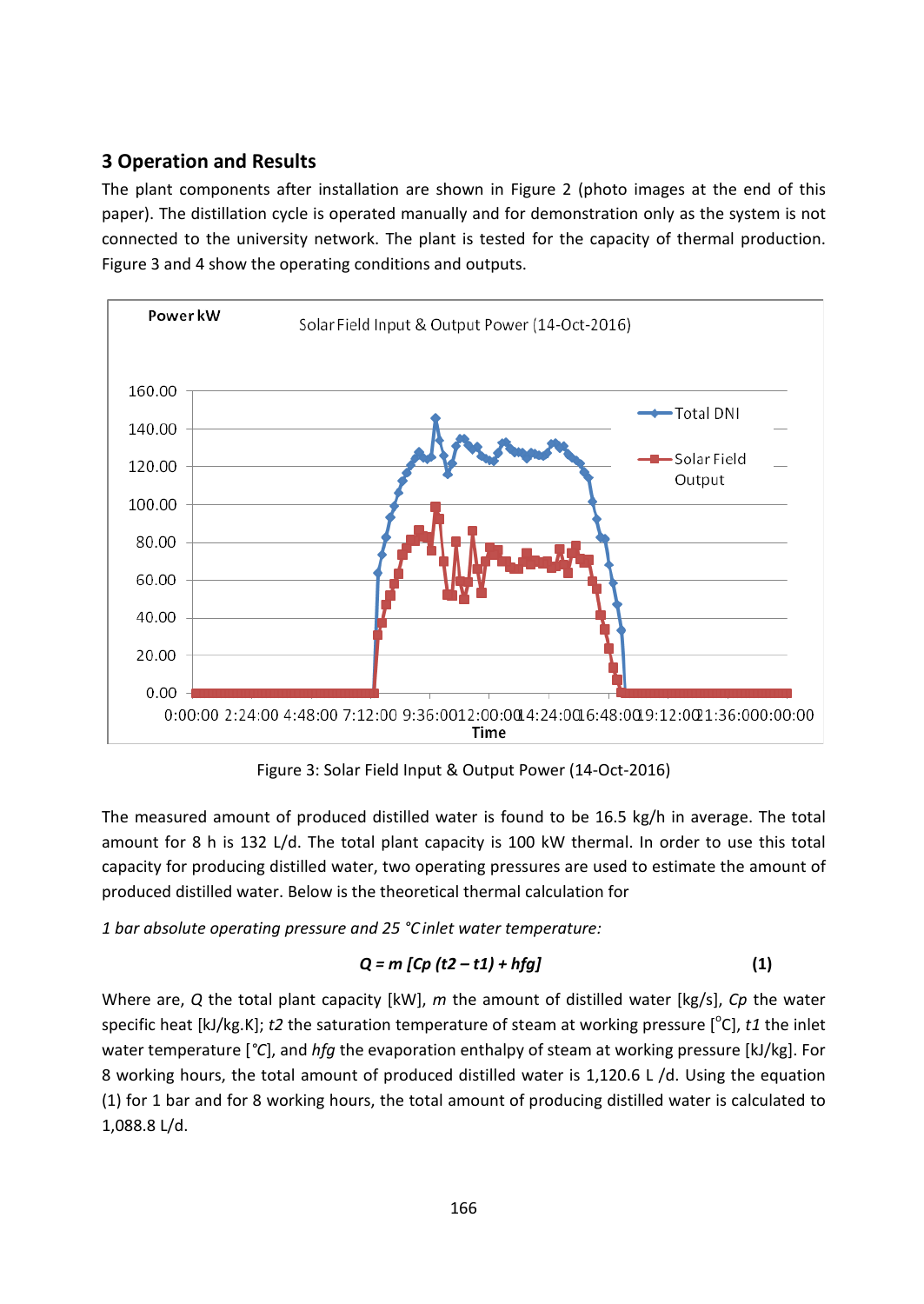

Figure 4 Operating Temperatures (14-Oct-2016)

# **4 Conclusions**

The plant was operated and tested under the design conditions. It was found that the amount of produced distilled water under the experimental conditions was as expected. For the full plant operation for water distillation application, the amount of produced water was about 10 L/d per one kW of installed capacity. With these figures, this type of solar-thermal preparation of distilled water for laboratories in similar climate regions like in the MENA Region seems to be appropriate and sustainable.

# **4 Acknowledgments**

I express my sincere thanks to DAAD and the EXCEED SWINDON project for the financial support to attend the Expert Workshop on Water Efficient Cities, November 03-08, 2017 in Marrakech, Morocco. This plant was produced with the financial assistance of the European Union under the ENPI CBC Mediterranean Sea Basin Program. I express my thanks to all partners in the STSmed project for the technical support and knowledge exchange.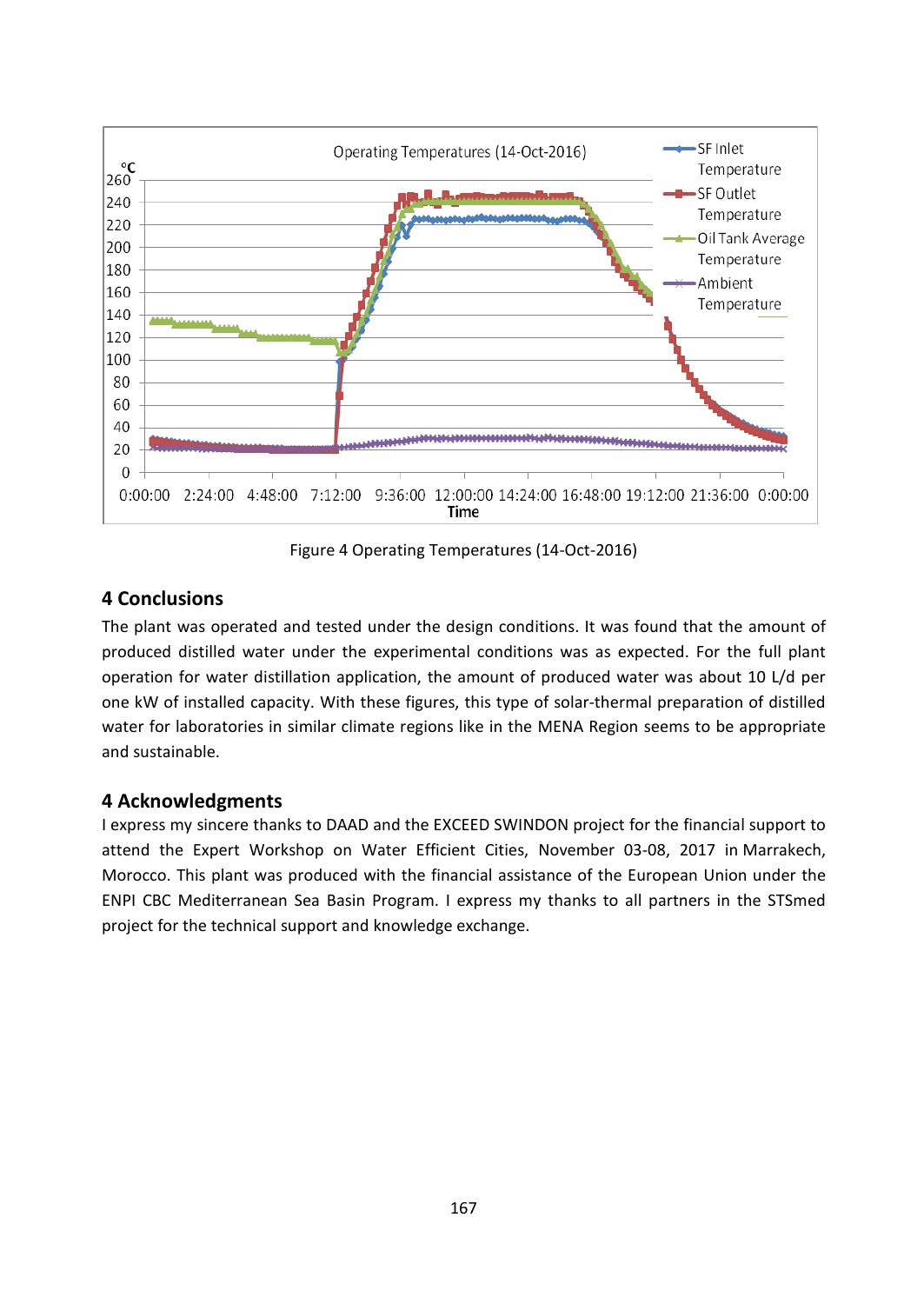#### **6 References**

- [1] Ali, H.M.: Experimental study on air motion effect inside the solar still on still performance. Energy Conversion & Management *1991*, 32, 67-70.
- [2] Al-Sahali M, Ettouney H.: Developments in thermal desalination processes: design, energy, and costing aspects. Desalination 2007, 214, 227–240.
- [3] Choubey, P.C., Oudhia, A. Dewangan, R.: A Review: Solar Cell Current Scenario and Future Trends. Recent Research in Science and Technology 2012, 4, 99-101.
- [4] [Mohsen,](http://www.sciencedirect.com/science/article/pii/S0011916499001010#!) M.S., [Jayyousi,](http://www.sciencedirect.com/science/article/pii/S0011916499001010#!) O.R.: Brackish water desalination: an alternative for water supply enhancement in Jordan. Desalination 1991, 124, 163–174.
- [5] Howe, E.D.: Measurements and control in solar distillation plants. Desalination 1986, 59, 307- 320.
- [6] Akash, B.A., [Jayyousi,](http://www.sciencedirect.com/science/article/pii/S0011916499001010#!) O.R., [Mohsen,](http://www.sciencedirect.com/science/article/pii/S0011916499001010#!) M.S.: Multi-criteria analysis of non-conventional energy technologies for water desalination in Jordan. Desalination 1997, 114, 1-12.
- [7] JICA final report on brackish groundwater desalination in Jordan, Amman, Jordan (1995)
- [8] Garcia-Rodriguez, L., Palmero-Marreroa, A.I., Camachob, C.: Comparison of solar thermal technologies for applications in seawater desalination, Desalination 2002, 142, 135-142.
- [9] Singh T.A.K., Dinesh, P.S.: Liquid vapour balance based sun tracking system, Proceedings of the 25th National Renewable Energy Convention 2001 of the Solar Society of India, Warangal.